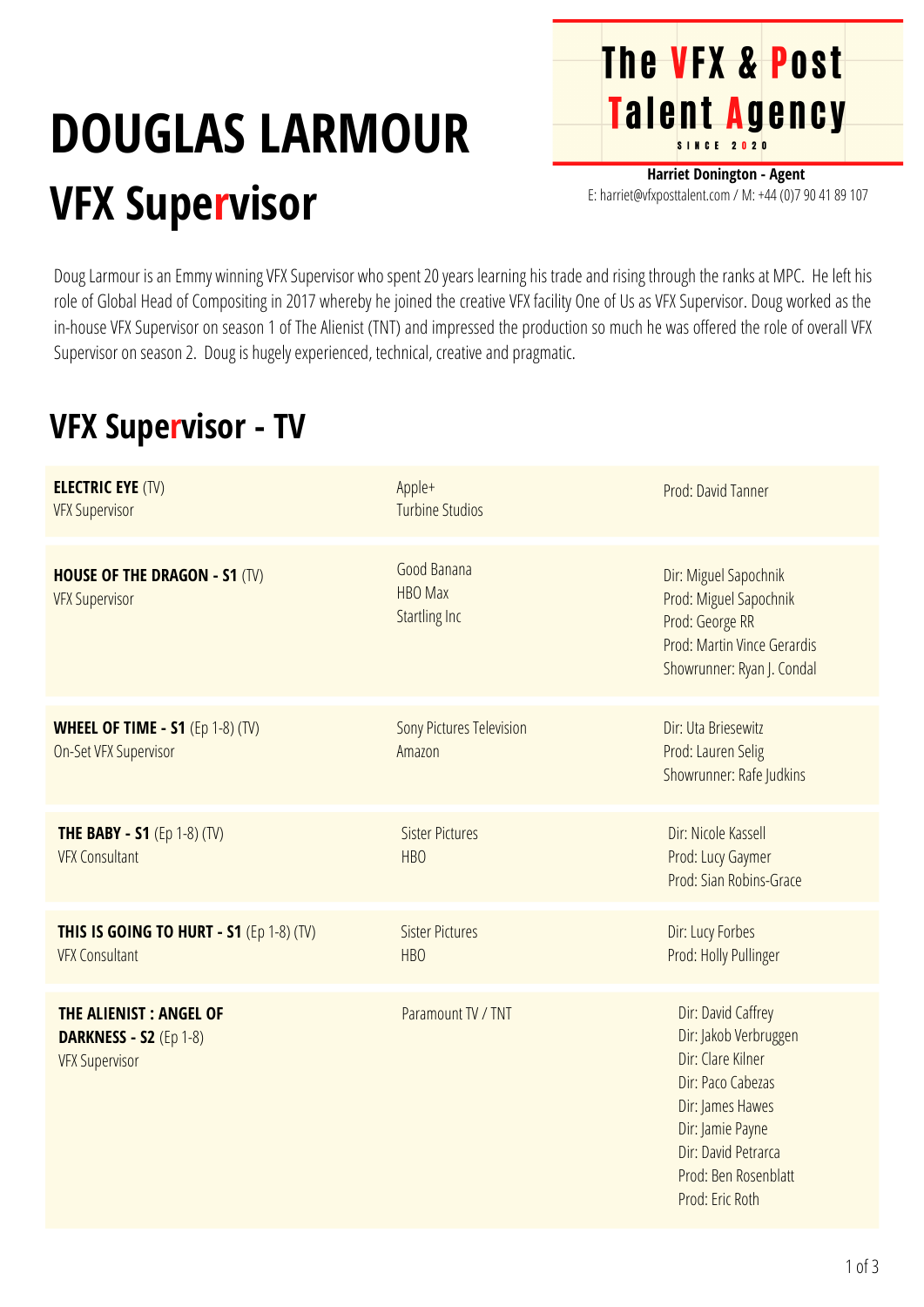| <b>THE ALIENIST - S1</b> (Ep 1,3,4,7,8,10)<br>In-House VFX Supervisor - One of Us                      | Paramount TV / TNT                                  | Dir: David Caffrey<br>Dir: Jakob Verbruggen<br>Dir: Clare Kilner<br>Dir: Paco Cabezas<br>Dir: James Hawes<br>Dir: Jamie Payne<br>Dir: David Petrarca<br>Prod: Ben Rosenblatt<br>Prod: Eric Roth |  |  |
|--------------------------------------------------------------------------------------------------------|-----------------------------------------------------|-------------------------------------------------------------------------------------------------------------------------------------------------------------------------------------------------|--|--|
| <b>GAMES OF THRONES: THE WATCHERS</b><br>ON THE WALL - S4 (Ep9)<br>In-House VFX Supervisor - MPC       | <b>HBO</b>                                          | Dir: Neil Marshall<br>Prod: Christopher Newman<br>Prod: Greg Spense                                                                                                                             |  |  |
| <b>In-house VFX Supervisor - Film</b>                                                                  |                                                     |                                                                                                                                                                                                 |  |  |
| <b>VENOM</b><br>In-House VFX Supervisor (One of Us)                                                    | <b>Avi Arad Productions</b><br><b>Sony Pictures</b> | Dir: Ruben Fleischer<br>Prod: Avi Arad<br>Prod: Amy Pascal<br>Prod: Matt Tolmach                                                                                                                |  |  |
| <b>MISSION IMPOSSIBLE: FALL OUT</b><br>In-House VFX Supervisor (One of Us)                             | <b>Paramount Pictures</b>                           | Dir: Christopher McQuarrie<br>Prod: J.J. Abrams<br>Prod: Christopher McQuarrie                                                                                                                  |  |  |
| <b>Global Head of Compositing - Film</b>                                                               |                                                     |                                                                                                                                                                                                 |  |  |
| <b>PIRATES OF THE CARIBBEAN:</b><br><b>DEAD MEN TELL NO TALES</b><br><b>Global Head of Compositing</b> | <b>Disney</b>                                       | Dir: Joachim Ronning<br>Dir: Espen Sandberg<br>Prod: Jerry Bruckheimer                                                                                                                          |  |  |

| VFX Supervisor - MPC                                                                             |                         |                                                                                             |
|--------------------------------------------------------------------------------------------------|-------------------------|---------------------------------------------------------------------------------------------|
| THE JUNGLE BOOK<br><b>Global Head of Compositing</b><br><b>VFX Supervisor - MPC</b>              | <b>Disney</b>           | Dir: Jon Favreau<br>Prod: Jon Favreau<br>Prod: Brigham Taylor                               |
| <b>THE REVENANT</b><br><b>Global Head of Compositing</b><br><b>VFX Supervisor - MPC</b>          | New Regency Productions | Dir: Alejandro G. Inarritu<br>Prod: Steve Golin<br>Prod: Arnon Milchan<br>Prod: Mary Parent |
| THE HUNGER GAMES: MOCKINGJAY<br><b>Global Head of Compositing</b><br><b>VFX Supervisor - MPC</b> | Lionsgate               | Dir: Francis Lawrence<br>Prod: Nina Jacobson<br>Prod: Jon Kilik                             |